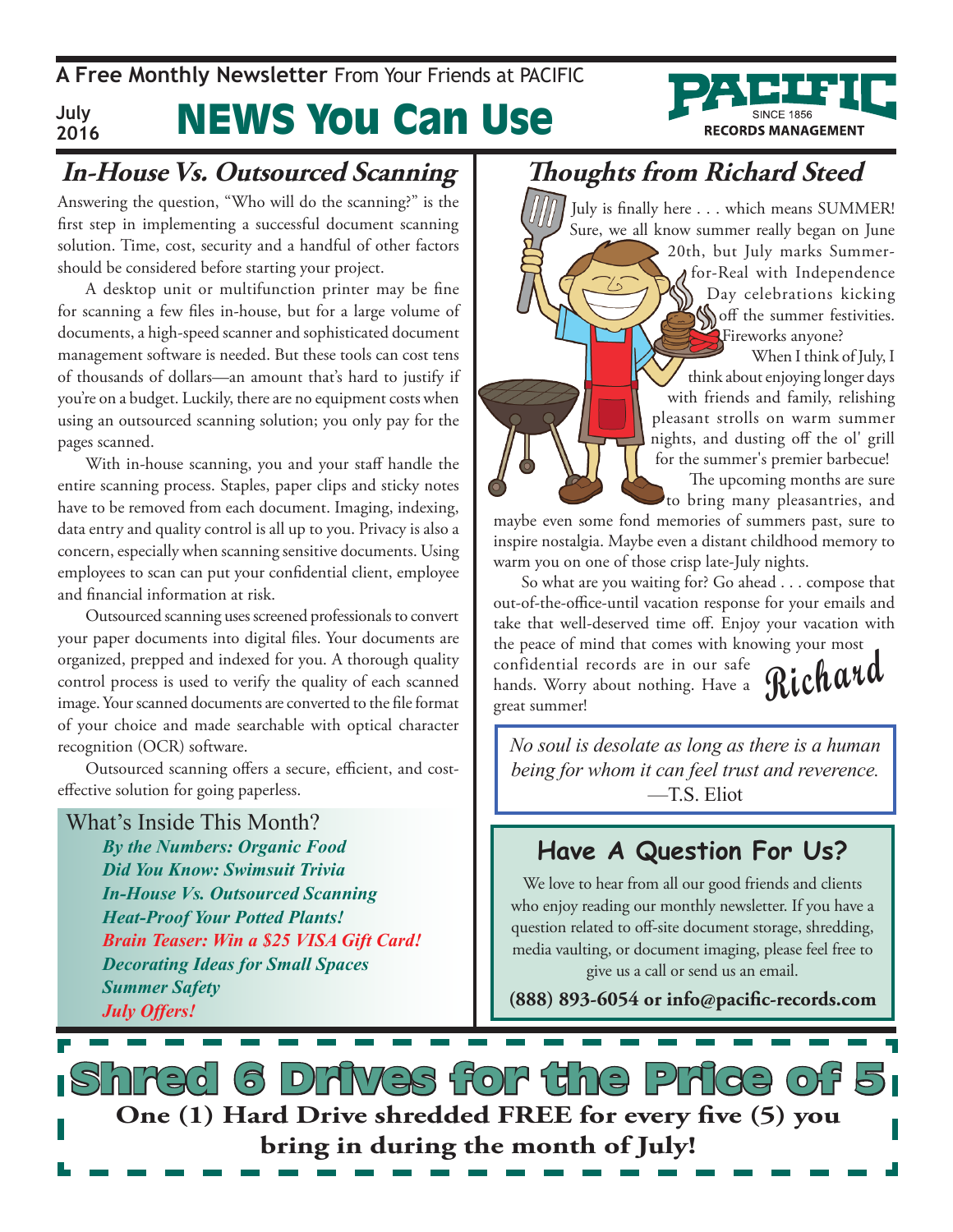# **July Service Awards**

Celebrating Pacific Employee Anniversaries

**4 years** Matt Anderson

### **Heat-Proof Your Potted Plants!**



High temperatures are not only hard on we humans, but they can be tough for our plants as well. Whether you have plants indoors, outdoors, or both, there are some simple things you can do to help them survive these hot days.

In general, house plants prefer an environment between 70 and 80 degrees, with nighttime temperatures about 10 degrees cooler. Try to keep your potted plants out of direct sun during the hottest time of the day, especially if they are in a south-facing window. However, be aware though that some plants require several hours of direct sunlight each day to thrive.

Water your plants properly. Potted plants should be watered when the soil begins to feel dry. If you overwater your plants, they are more subject to wilting and disease. Underwatering your plants, of course, is also not good for them. You should plan on watering more often as the weather heats up.

If your outdoor potted plants are not thriving, consider moving them to a more protected location. Outdoor plants tend to lose water more easily, as they are more exposed to heat and wind than their indoor cousins. Try using plastic pots instead of terra cotta or unglazed ceramic pots. These will hold moisture more readily. Watch for pests also, as warmer weather brings more bugs. Inspect your plants regularly for any signs of insects and consider using environmentally-friendly pest controls if you do find any critters!

# **By the Numbers: Organic Food**

- Organic food represents about 4.25% of the total food sold in the United States.
- Only 3% of dairy cows' milk production is organic.
- About  $44\%$  of organic food sales take place 100 miles or less from an organic farm.
- Seven percent of organic food is sold directly through organic farm stands.
- U.S. organic cropland takes up only  $0.6\%$  of all cropland in the United States.

*Source: U.S. Dept. of Agriculture's Economic Research Service*

### **July Holidays and Events**

#### **Daily Observances**

- 2 International Day of Cooperatives
- 3 Compliment Your Mirror Day
- 3 Stay Out of the Sun Day
- 4 Independence Day
- 6 Take Your Webmaster to Lunch Day
- 7 Father-Daughter Take a Walk Together Day
- 7 Tell the Truth Day
- 9 Bald is In Day
- 10 Don't Step on a Bee Day
- 11 International Town Criers Day
- 11 World Population Day
- 13 Embrace Your Geekness Day
- 13 Gruntled Workers Day
- 16 National Woodie Wagon Day
- 17 National Ice Cream Day
- 18 National Get Out of the Doghouse Day
- 18 Nelson Mandela International Day
- 20 Take Your Poet to Work Day
- 22 Rat Catchers Day
- 23 Hot Enough For Ya Day
- 23 National Day of the Cowboy
- 24 Auntie's Day
- 24 Cousins Day
- 24 National Drive-Thru Day
- 24 National Tell an Old Joke Day
- 27 National Korean War Veterans
- 27 Take Your Houseplants for a Walk Day
- 27 Walk on Stilts Day
- 28 World Hepatitis Day
- 30 International Day of Friendship
- 30 World Day Against Trafficking in Persons

#### **Weekly Observances**

- 10-16 National Farriers Week
- 10-16 Sports Cliché Week
- 17-23 Captive Nations Week

18-25 Restless Leg Syndrome Education and Awareness Week

23-31 National Moth Week

#### **Monthly Observances**

Bioterrorism/Disaster Education and Awareness Month Cell Phone Courtesy Month Herbal/Prescription Interaction Awareness Month International Alopecia Month for Women International Zine Month National Doghouse Repairs Month National Bikini Month National Grilling Month National Horseradish Month National Hot Dog Month

The material contained in this newsletter is for informational purposes only and is based upon sources believed to be reliable and authoritative; however, it has not been independently verified by us. This newsletter should not be construed as offering professional advice. For guidance on a specific matter, please consult a qualified professional.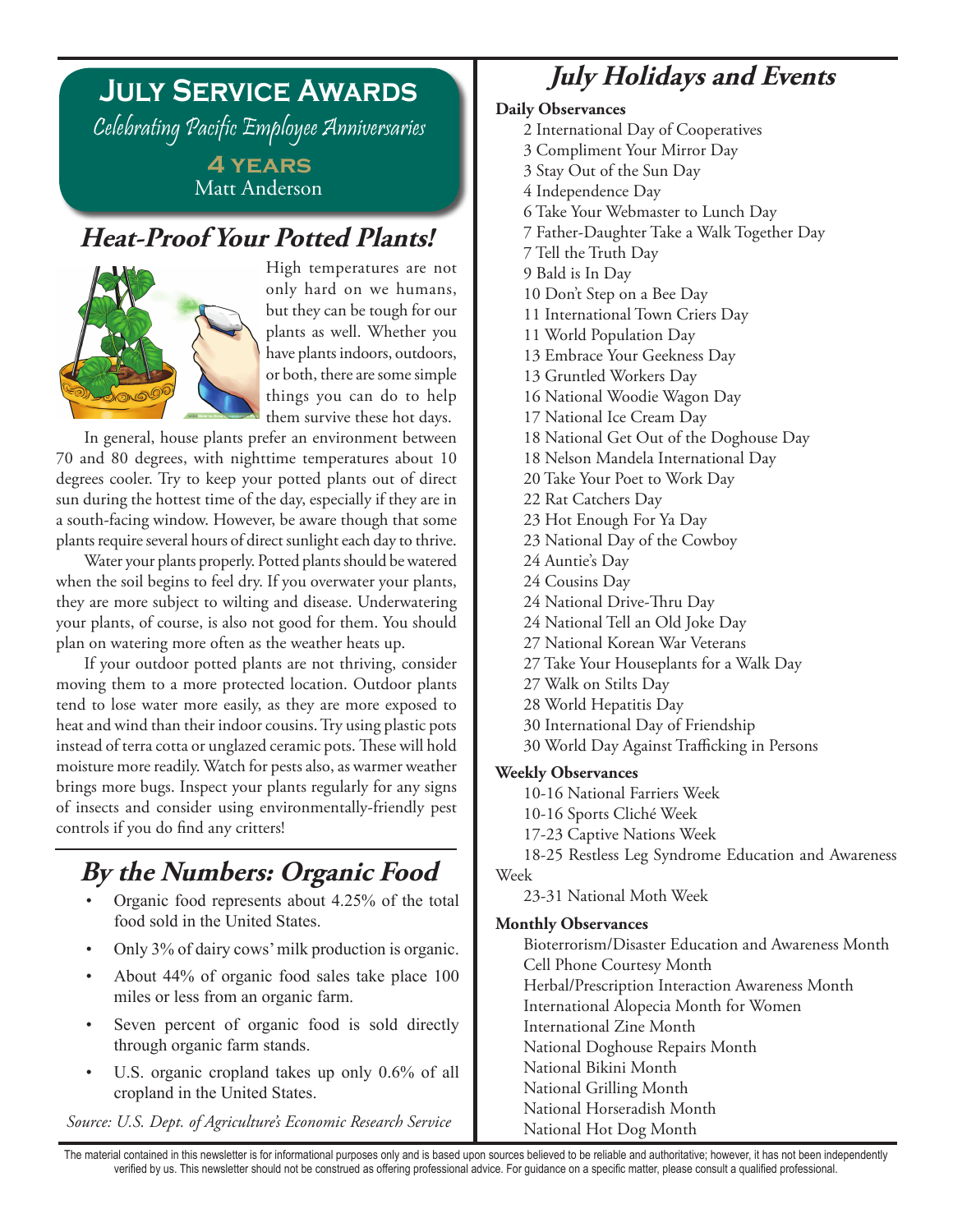# PacBlog **Why Offsite Records Storage Beats In-House Storage Every Time.**

PacBlog is the monthly web log of Pacific Records Storage To read this month's installment, please click the title below.

> [http://pacific-records.com/offsite](http://pacific-records.com/offsite-records-storage-beats-house-storage-every-time)[records-storage-beats-house-storage-every-time](http://pacific-records.com/offsite-records-storage-beats-house-storage-every-time)

You may also access the PacBlog at the URL below. There you will find this month's installment along with archives of previous installments.

**http://pacific-records.com/category/pacnews**

# **Bumper Sticker Humor**

- Gravity always gets me down.
- It's bad luck to be superstitious.
- Honk if you like peace and quiet.
- Always go to other people's funerals, or they won't go to yours.
- The more things change, the more they stay insane.

*Don't judge each day by the harvest you reap but by the seeds that you plant.* —Robert Louis Stevenson

# **Do You Want To Win A \$25 VISA Gift Card?**



Each month we'll give you a new challenge of some type. All those who reply with a correct answer are eligible to win. At the end of the month we'll draw a lucky name.

Here is this month's challenge:

**Last Month's Answer to:** *What do you call a snowman in the summer?* Why do golfers always carry an extra pair of socks?

**"A Puddle"**

**Last month's Winner: Agustin Palacios**

**CDFA**

Email your answer to **info@pacific-records.com**

# **Quick Tips: Organizing**

Entertaining outdoors during the summer can be a pleasure, but it can involve more work and risk than entertaining indoors. To make things easier and safer, organize your outdoor living space. Clean your grill and stock a cabinet nearby with all your barbecuing tools. Have an ice chest handy to minimize trips into the house for beverages. Place all of your gardening tools, equipment, and chemicals out of sight in a shed or storage container. Finally, store your hose in a hose pot or on a rack off the ground to minimize trips and stumbles.

*"Some people ask the secret of our long marriage. We take time to go to a restaurant two times a week. A little candlelight, dinner, soft music and dancing. She goes Tuesdays, I go Fridays." —* Henny Youngman

# **Quick Tips: Green Living**

Trouble with ants? Instead of reaching for that can of insecticide, pour a small bottle of peppermint oil into a pump spray bottle, add a few drops of dishwashing liquid and top off with cold water. Recap it and give it a couple good shakes. Spray porch seats, benches, and other outdoor items and furniture to keep ants away without harming the environment.

A ring of coffee grounds around sensitive plants can discourage ants from investigating them.

Big ant problem? Pouring boiling water into a nest kills ants and eggs as effectively as any chemical.



"I'm sure there are better ways to disguise sensitive information, but we don't have a big budget."

# 3 months FREE secure Destruction service *Get 3 months of free Secure Destruction service when you sign up for a new Secure Destruction account with a one-year agreement. Just mention this coupon! Email info@pacific-records.com for more information.*